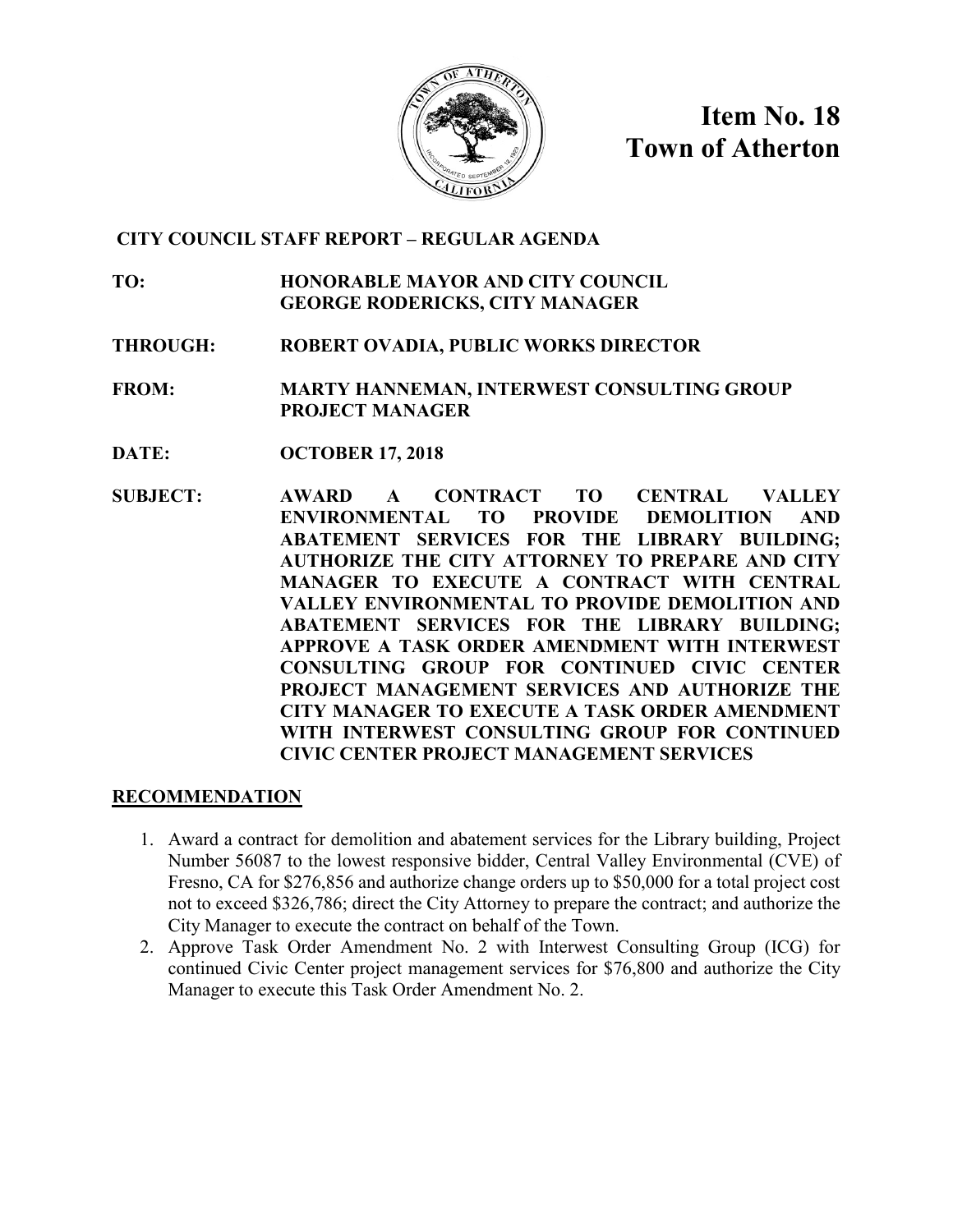#### **BACKGROUND**

#### Library Demolition and Abatement Project - Project No. 56087

Per Council's direction at the August  $17<sup>th</sup>$  meeting, staff prepared a bid package to demolish and abate the library building prior to contracting with a General Contractor to perform the remainder of the Civic Center project work. At the September 5<sup>th</sup> Council meeting, Council authorized staff to advertise for public bids to provide demolition and abatement services for the library building.

On October 3, 2018 staff received the following three bids (attachment 1) and held a public bid opening:

| <b>CONTRACTOR</b>                            | <b>LOCATION</b> | <b>BID</b> |
|----------------------------------------------|-----------------|------------|
| Central Valley Environmental                 | Fresno, CA      | \$276,856  |
| Silicon Valley Demolition                    | San Jose, CA    | \$293,646  |
| Bowen Engineering & Environmental Fresno, CA |                 | \$333,000  |

Per review of the three bids received, Central Valley Environmental was deemed the lowest responsive bidder. The Engineers Estimate was \$440,000.

*Council direction is required to authorize the City Attorney to prepare and City Manager to execute a Contract with Central Valley Environmental to provide demolition and abatement services of the Library building for a fee of \$276,856 and authorize change orders up to \$50,000 for a total project cost not to exceed of \$326,786.*

#### Continued Project Management Services

On June 5, 2018, the Town received two bids that came in much higher than expected, and City Council rejected both bids and directed staff to rework the project with the project management committee (PMC) and design team to reduce the overall costs per square foot through value engineering (VE) and return to City Council by end of calendar year 2018 with a revised bid doc package for Council consideration to release for bid in January 2019.

Thus, Interwest will continue to provide Project Management services through the new bid award expected in March 2019 for a not to exceed cost of \$76,800. All work and invoices will be reviewed and approved by the City Manager.

*Council action is required to authorize the City Manager to execute a Task Order amendment (Attachment 2) with Interwest Consulting Group to continue to provide Project Management services for the Civic Center project to March 2019 for a not to exceed fee of \$76,800.*

#### **POLICY ISSUES**

There are no policy issues associated with this report.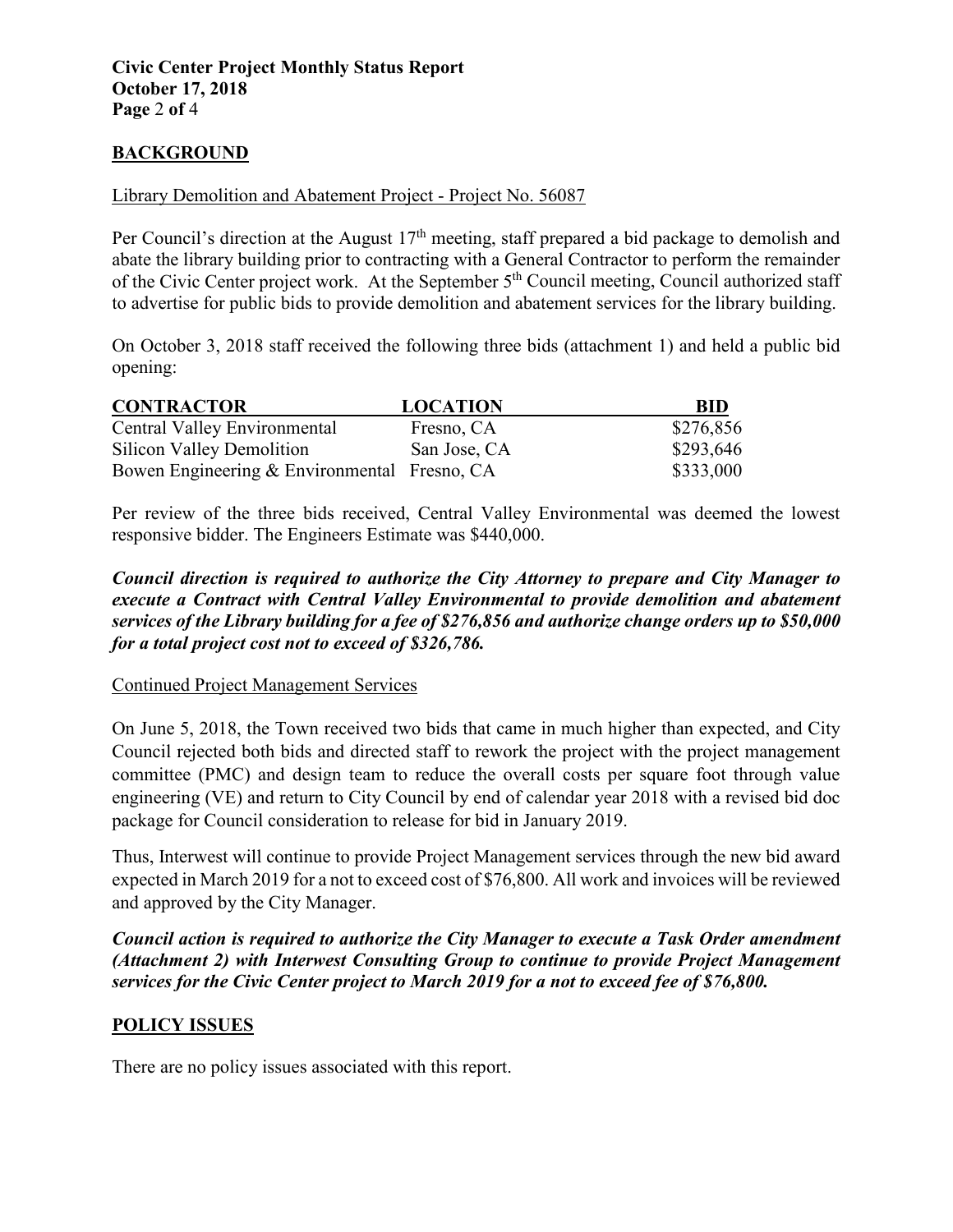**Civic Center Project Monthly Status Report October 17, 2018 Page** 3 **of** 4

## **FISCAL IMPACT**

Noted above for the two scopes of work.

Attachment 3 is a summary of the project finances via the Monthly Budget Summary.

## **PUBLIC NOTICE**

Public notification was achieved by posting the agenda, with this agenda item being listed, at least 72 hours prior to the meeting in print and electronically. Information about the project is also disseminated via the Town's electronic News Flash and Atherton Online. There are approximately 1,200 subscribers to the Town's electronic News Flash publications. Subscribers include residents as well as stakeholders – to include, but be not limited to, media outlets, school districts, Menlo Park Fire District, service provides (water, power, and sewer), and regional elected officials. The Town maintains an active and up to date Project Website at [http://ca](http://ca-atherton.civicplus.com/index.aspx?NID=290)[atherton.civicplus.com/index.aspx?NID=290.](http://ca-atherton.civicplus.com/index.aspx?NID=290)

## **COMMISSION/COMMITTEE FEEDBACK/REFERRAL**

This item  $X$  has or has not been before a Town Committee or Commission.

Audit/Finance Committee (meets every other month)

- Bicycle/Pedestrian Committee (meets as needed)
- X PMC Civic Center Advisory Committee (meets as needed)
- Environmental Programs Committee (meets every other month)
- Park and Recreation Committee (meets each month)
- Planning Commission (meets each month)
- Rail Committee (meets every other month)
- Transportation Committee (meets every other month)

# **ATTACHMENTS**

Attachment 1: Library Demolition and Abatement Project Bid Results Attachment 2: ACC Interwest PM Task Order Amendment No. 2 Attachment 3: Monthly Budget Summary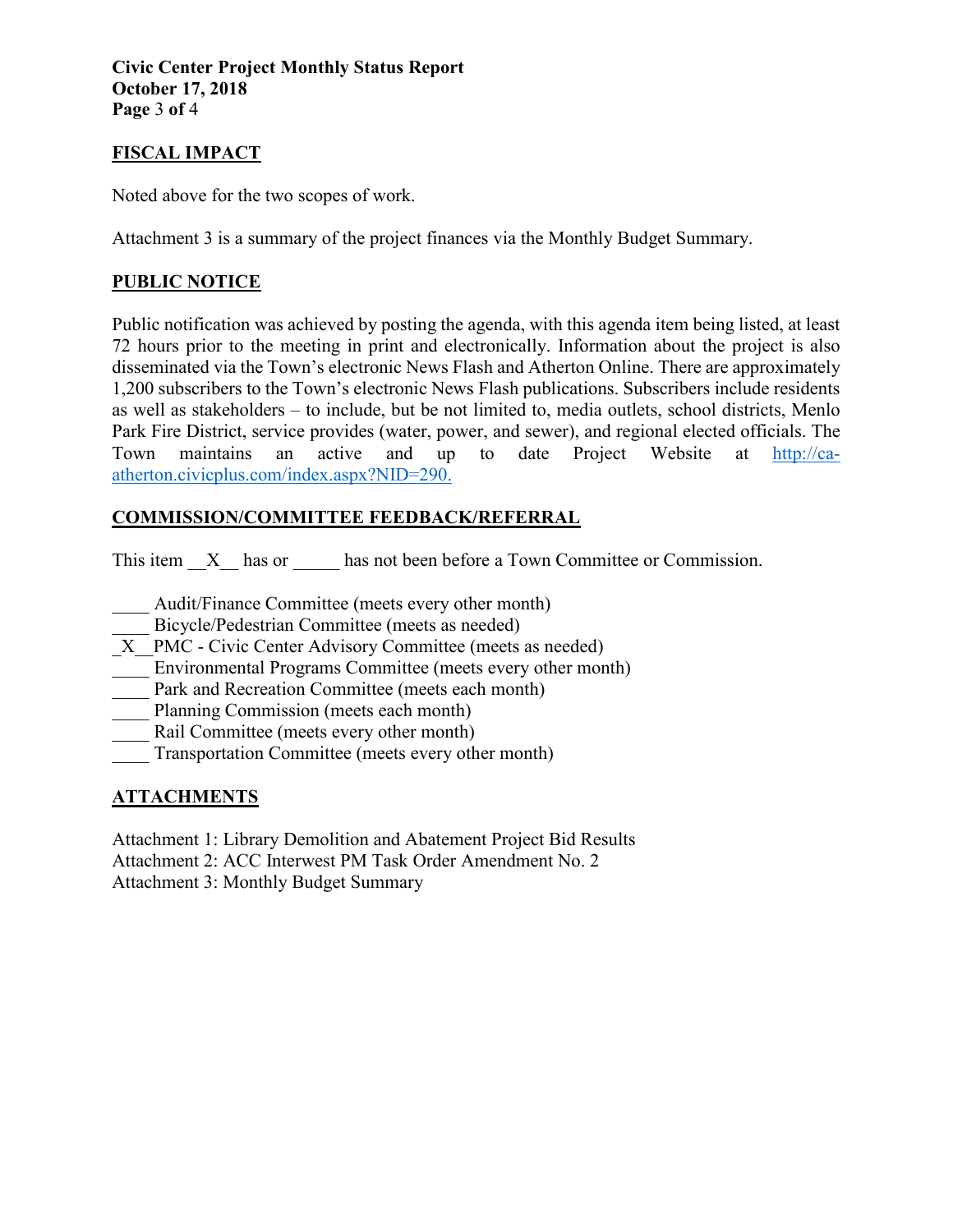#### **Civic Center Project Monthly Status Report October 17, 2018 Page** 4 **of** 4

# Attachment 3

# Monthly Budget Summary

| <b>Fund Allocations</b>     | Library     | <b>Building</b>   | <b>General Fund</b> | <b>Civic</b>     | <b>Total</b> |  |  |  |
|-----------------------------|-------------|-------------------|---------------------|------------------|--------------|--|--|--|
|                             | <b>Fund</b> | <b>Facilities</b> |                     | Center           |              |  |  |  |
|                             |             | Fund              |                     | <b>Donations</b> |              |  |  |  |
| <b>FY 17-18 Budget</b>      | \$4,568,071 | \$1,573,849       | \$881,500           | \$4,049,218      | \$11,072,638 |  |  |  |
|                             |             |                   |                     |                  |              |  |  |  |
| <b>Expenditures to Date</b> |             |                   |                     |                  |              |  |  |  |
| <b>Design</b>               | \$993,216   | \$433,724         | \$581,357           | \$2,479,255      | \$4,487,553  |  |  |  |
| <b>Project Management</b>   | \$567,200   | \$182,200         | \$44,383            | \$671,253        | \$1,465,036  |  |  |  |
| Geo-Tech/Environmental      | \$48,706    | \$95,442          | \$53,222            | \$0              | \$197,371    |  |  |  |
| <b>Totals</b>               | \$1,609,122 | \$711,366         | \$678,963           | \$3,150,508      | \$6,149,960  |  |  |  |
|                             |             |                   |                     |                  |              |  |  |  |
| Remaining                   | \$2,958,947 | \$862,483         | \$202,537           | \$898,710        | \$4,922,678  |  |  |  |
| <b>FY 17-18 Budget</b>      |             |                   |                     |                  |              |  |  |  |

| <b>Atherton Now Cash Donations (Received)</b> | Amount      |  |  |
|-----------------------------------------------|-------------|--|--|
| Master Plan & Conceptual Design Phases 1 &    | \$250,457   |  |  |
|                                               |             |  |  |
| <b>Schematic Design Phase 3</b>               | \$200,838   |  |  |
| <b>Design Development</b>                     | \$506,870   |  |  |
| <b>Construction Documents Phase</b>           | \$783,026   |  |  |
| <b>Total Contributions to Date</b>            | \$1,741,191 |  |  |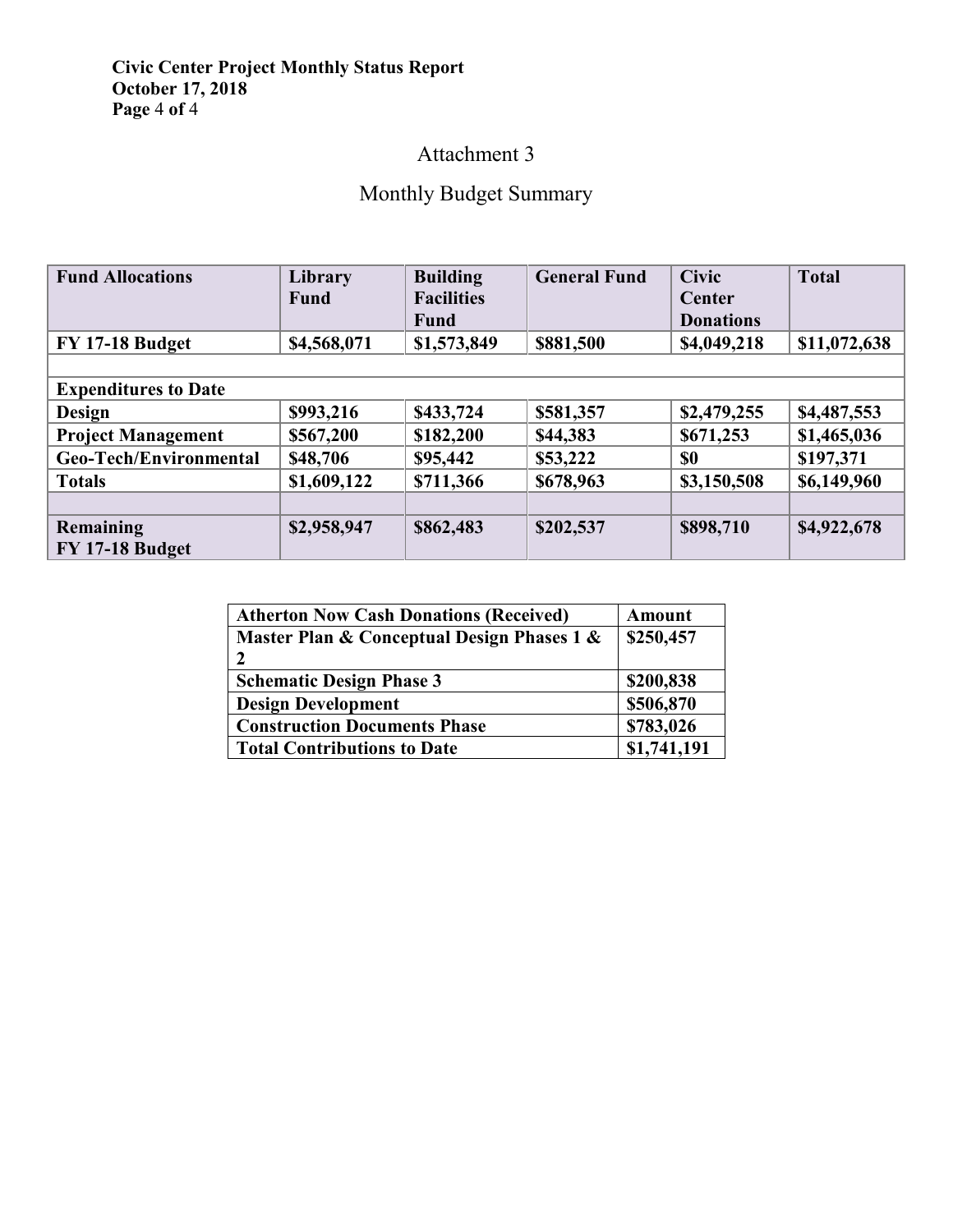|                    | DEMOLITION AND ABATEMENT OF LIBRARY BUILDING PROJECT (PROJECT NO. 56087)                                                                                                                                                                                                                                                                                                                                                                                                                                                                                                                                                                                                                                                                                                                                                                                                                                                     |             |             |                                      |              |                            |                                                                                            |                            |                                                              |                            |              |
|--------------------|------------------------------------------------------------------------------------------------------------------------------------------------------------------------------------------------------------------------------------------------------------------------------------------------------------------------------------------------------------------------------------------------------------------------------------------------------------------------------------------------------------------------------------------------------------------------------------------------------------------------------------------------------------------------------------------------------------------------------------------------------------------------------------------------------------------------------------------------------------------------------------------------------------------------------|-------------|-------------|--------------------------------------|--------------|----------------------------|--------------------------------------------------------------------------------------------|----------------------------|--------------------------------------------------------------|----------------------------|--------------|
|                    |                                                                                                                                                                                                                                                                                                                                                                                                                                                                                                                                                                                                                                                                                                                                                                                                                                                                                                                              |             |             | <b>ENGINEER'S</b><br><b>ESTIMATE</b> |              | <b>Fresno</b>              | <b>Silicon Valley Demolition</b><br><b>Central Valley Environmental</b><br><b>San Jose</b> |                            | <b>Bowen Engineering and Environmental</b><br><b>IFresno</b> |                            |              |
|                    | Bid Bond? (Y/N)                                                                                                                                                                                                                                                                                                                                                                                                                                                                                                                                                                                                                                                                                                                                                                                                                                                                                                              |             |             |                                      |              |                            | $\overline{Y}$                                                                             | Y                          |                                                              | Y                          |              |
|                    | Sub-Contractor List? (Y/N)                                                                                                                                                                                                                                                                                                                                                                                                                                                                                                                                                                                                                                                                                                                                                                                                                                                                                                   |             |             |                                      |              |                            | Y                                                                                          |                            | Υ                                                            |                            | Y            |
|                    | Non-Collusion Affidavit? (Y/N)                                                                                                                                                                                                                                                                                                                                                                                                                                                                                                                                                                                                                                                                                                                                                                                                                                                                                               |             |             |                                      |              |                            | Y                                                                                          | Y                          |                                                              | Y                          |              |
|                    | Public Contract Code Questionaire (Y/N)                                                                                                                                                                                                                                                                                                                                                                                                                                                                                                                                                                                                                                                                                                                                                                                                                                                                                      |             |             |                                      |              |                            | Y                                                                                          | Y                          |                                                              | Y                          |              |
|                    | Addenda (Y/N)                                                                                                                                                                                                                                                                                                                                                                                                                                                                                                                                                                                                                                                                                                                                                                                                                                                                                                                |             |             |                                      |              |                            | Y                                                                                          |                            | Y                                                            | Y                          |              |
| <b>ITEM</b><br>NO. | <b>DESCRIPTION</b>                                                                                                                                                                                                                                                                                                                                                                                                                                                                                                                                                                                                                                                                                                                                                                                                                                                                                                           | EST.<br>QTY | <b>UNIT</b> | <b>UNIT</b><br><b>COST</b>           | <b>TOTAL</b> | <b>UNIT</b><br><b>COST</b> | <b>TOTAL</b>                                                                               | <b>UNIT</b><br><b>COST</b> | <b>TOTAL</b>                                                 | <b>UNIT</b><br><b>COST</b> | <b>TOTAL</b> |
|                    | Furnish all labor, equipment and<br>materials and perform all work<br>necessary and incidental to<br>demolish the library building at 2<br>Dinkelspiel Station Lane,<br>Atherton, CA 94027; mobilize<br>equipment and personnel, clear<br>and grub all rubbish and debris in<br>the work area, remove and<br>dispose of any lead and asbestos<br>containing material from the<br>existing structure, transport and<br>legally dispose of all rubbish and<br>debris to an appropriate dump<br>site, demolish of existing<br>structure and foundations,<br>excavate and remove of<br>abandoned utility lines, protect<br>all nearby trees, protect Historic<br>Town Hall, protect nearby<br>residential homes, coordinate<br>with all affected utility companies<br>to cap abandoned utility lines, fill<br>all ground surface voids and<br>grade site to produce smooth and<br>uniform surface, provide positive<br>drainage. |             | <b>LS</b>   | \$440,000.00                         | \$440,000.00 | \$276,856.00               | \$276,856.00                                                                               | \$293,646.00               | \$293,646.00                                                 | \$333,000.00               | \$333,000.00 |
|                    | <b>TOTAL</b>                                                                                                                                                                                                                                                                                                                                                                                                                                                                                                                                                                                                                                                                                                                                                                                                                                                                                                                 |             |             |                                      | \$440,000.00 |                            | \$276,856.00                                                                               |                            | \$293,646.00                                                 |                            | \$333,000.00 |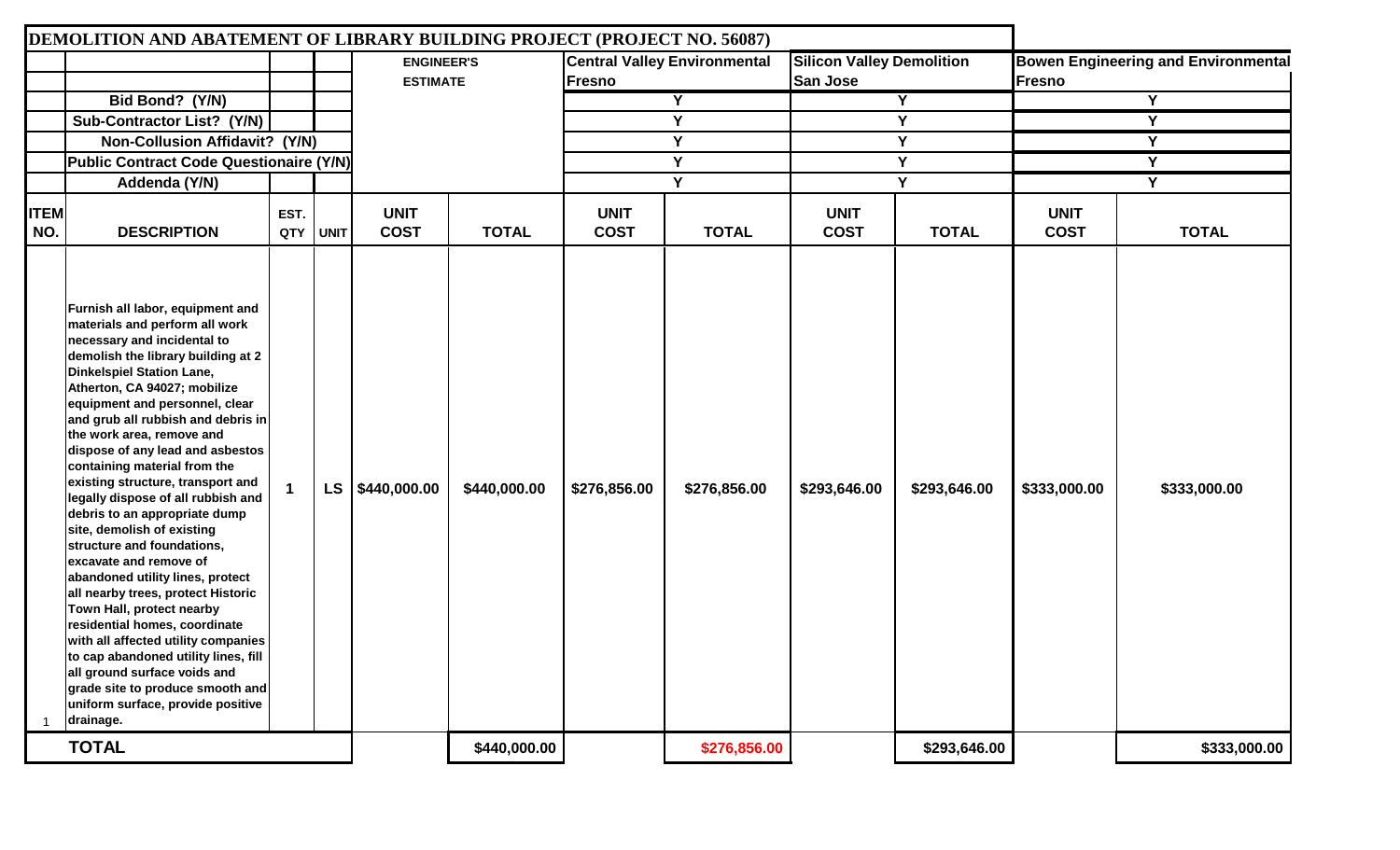

# **Town of Atherton Task Order – Amendment No.2**

# **CIVIC CENTER CONSTRUCTION DOCUMENTS & BIDDING PHASE**

# **PROJECT MANAGEMENT**

Interwest proposes to continue providing Project Management (PM) services for the Atherton Civic Center project. The original PM Task Order (TO) was for \$82,000 and amended on November 2, 2016 for \$39,600 for a total fee of \$121,600 to complete the DD phase through the end of January 2017. Since the DD phase was not completed until February 15, 2017, this Task Order was amended on February 2, 2017 for \$8,400 for a total of \$130,000 to complete the DD phase. To continue providing PM services for the Construction Documents (CD) and bidding phases, which per the February 3, 2017 revised Mack5 schedule, will take from February 2017 to December 2017. There were many unforeseen meetings and changes required to address impacts to heritage trees, utilities, and other design changes, the construction documents and bidding phase were delayed by approximately six months. To accommodate the work during this period to bid award, this TO was amended (Amendment No.1) for a fee of \$45,000 and a total not to exceed fee of \$350,000.

O June 5, 2018, the Town received two bids that came in much higher than expected, and City Council rejected both bids and directed staff to rework the project with the project management committee (PMC) and design team to reduce the overall costs per square foot through value engineering (VE) and return to City Council by end of calendar year 2018 with a revised bid doc package for Council consideration to release for bid in January 2019.

Thus, Interwest will continue to perform the following tasks through the new bid award expected in March 2019:

#### *Manage Project Rework and Construction Documents*

- Schedule meetings with Design Team and PMC to develop VE recommendations for Library and Admin/PD building
- Prepare and present staff reports to Council with recommended PMC VE items and Library demolition for direction
- Coordinate with San Mateo County Library (SMCL) for move from existing Library to temporary Library buildings
- Work with Consultant team to prepare bid docs for Council approval and oversee demolition of Library building.
- Send out invitation for bids (IFB), hold pre-bid meeting and bid opening, prepare staff report with recommendation to City Council for demolition of Library building
- Oversee all utility and contractor related work needed for demolition of Library building
- Prepare agendas and lead meetings with the Project Management Committee and consultant design team as needed to provide updates and receive direction
- Recommend changes to scopes of work with WRNS Studio and Mack5 due to project scope changes approved by Council as needed.